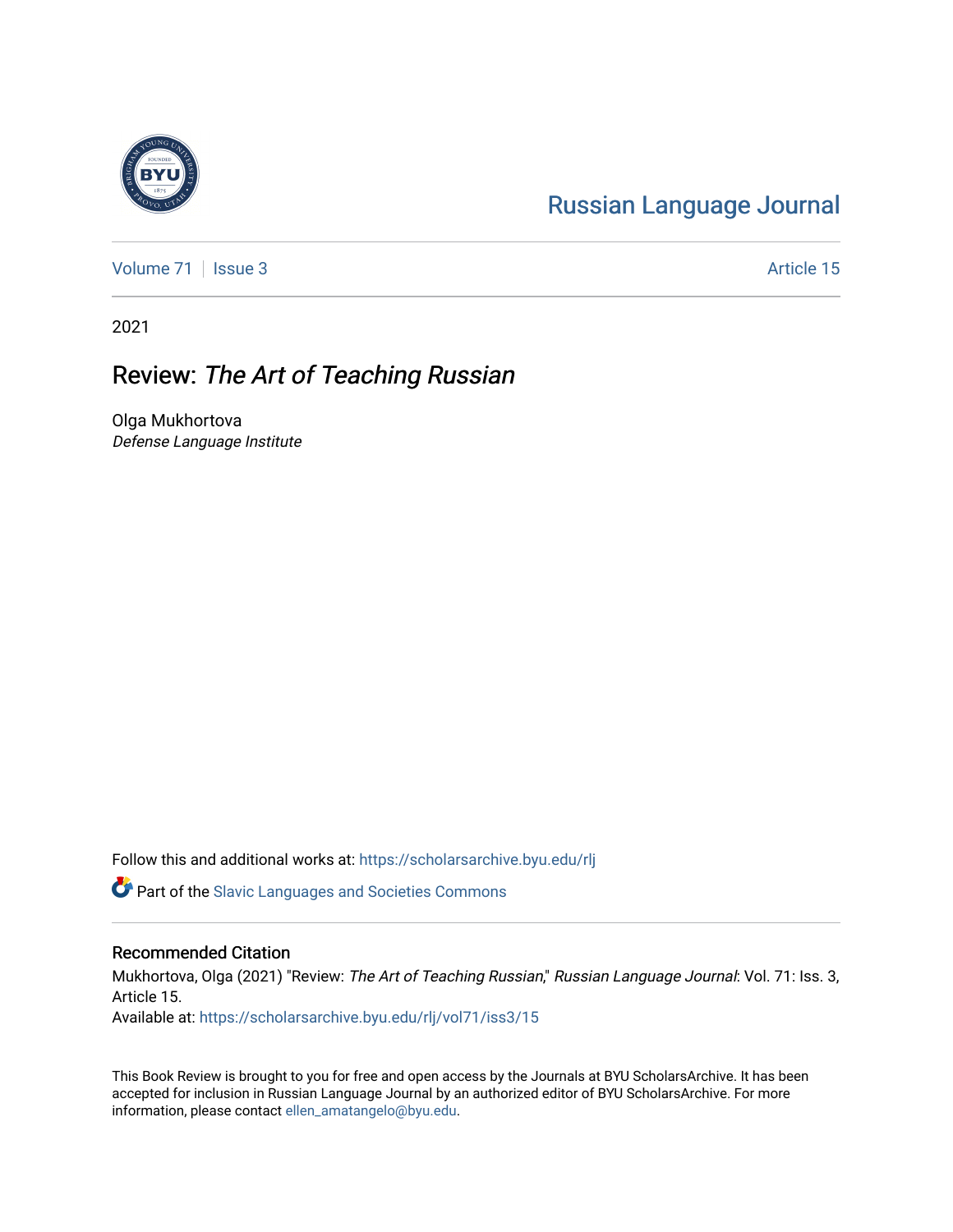## **Dengub, Evgeny, Irina Dubinina, and Jason Merrill, eds. 2020.** *The Art of Teaching Russian***. Washington, DC: Georgetown University Press. 476 pages.**

*The Art of Teaching Russian*, a recent volume on Russian language research, teaching practices, and first-hand experiences in constructing a Russian college course, could become the tabletop book for every Russian scholar teaching in North America. University professors, high school teachers, Russian department chairs, deans, and, especially, graduate students will find it not only professionally engaging but also beneficial in several other ways since the book provides brilliant observations on the last two decades of the Russian field.

The introduction from the editors emphasizes the connection between the current volume and the 2000 volume,*The Learning and Teaching of Slavic Languages and Cultures*, in proficiency-oriented teaching supported by the American Council on the Teaching of Foreign Languages (ACTFL) Proficiency Guidelines, which is the measurement for Russian programs in North America. The editors acknowledge the swift development in teaching with technology, innovations in teaching language and culture, and the importance of addressing diversity and inclusion.

The volume covers different aspects of teaching the Russian language and culture. Part one includes several articles that provide an overview of the professional field. Part two focuses on the correlation between Russian language programs and World-Readiness Standards for Learning Languages. Part three delivers the methods of teaching Russian language and culture from some of the best Russian professors in the field. Part four concentrates on curriculum and material development. Part five centers on teaching Russian culture with a focus on extracurricular activities, literary canon, and intercultural competence. The concluding part six specifies methods of teaching Russian with technology, emphasizing blended learning and research-based internet writing projects.

In part one, Aline Germain-Rutherford offers the broadest context for Russian language teaching. She presents a historical look at foreign language education of the twentieth and twenty-first centuries and the place of the Russian language in this context. Her conclusion about the twentieth century appears to be negatively colored because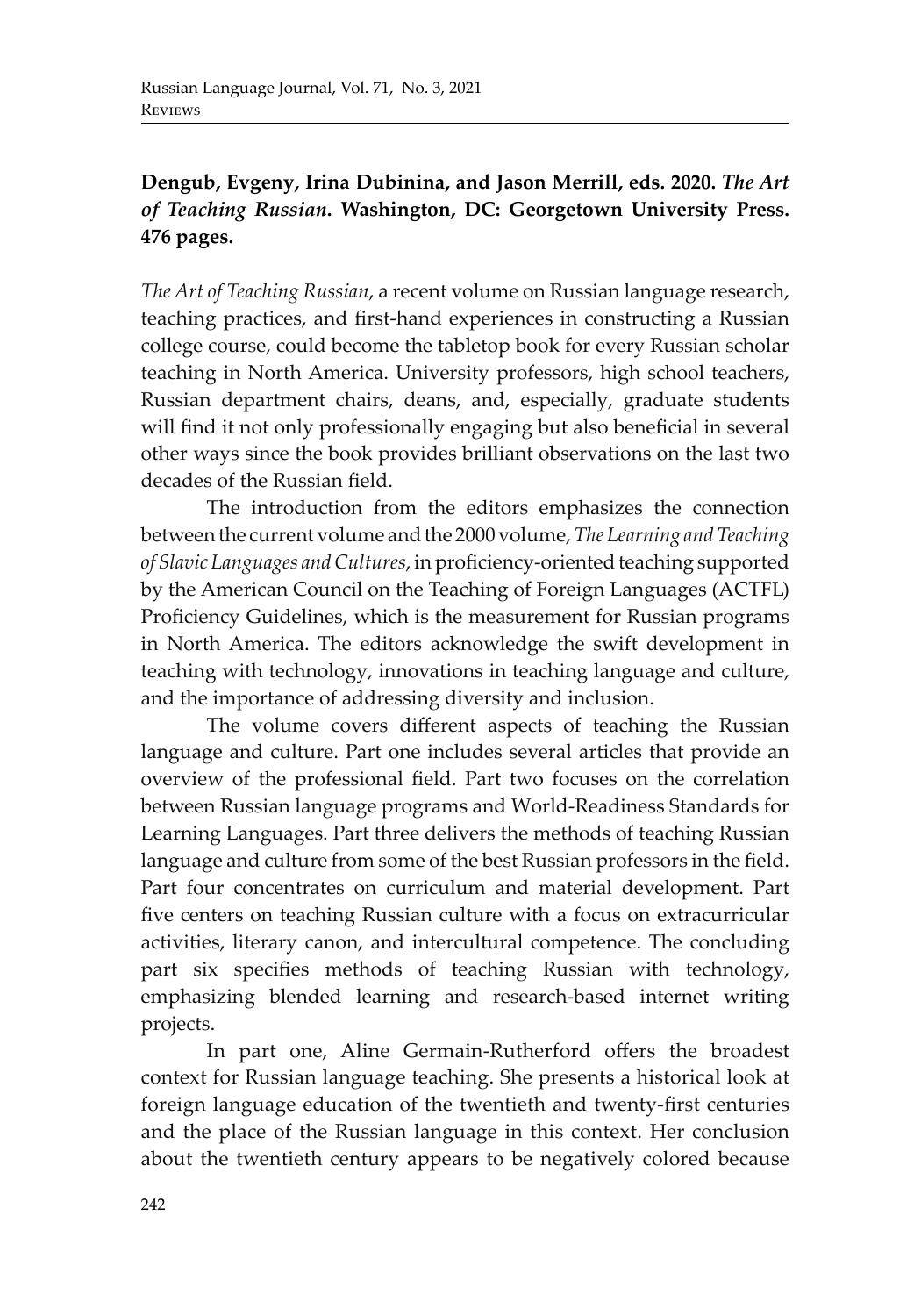the US, a country of immigrants, tolerated non-English languages in its education system during the twentieth century. However, the picture changed at the dawn of the twenty-first century when the US government launched The Language Flagship program and National Security Educational Program, which identified several languages as critical to ensure national security. These programs were followed by the STARTALK project, the National Security Language Initiative for Youth, and the Critical Language Scholarship program. As a result, Russian became one of these critical languages (CL), and because of this status, it has been federally funded in high schools and colleges. Enrollment numbers, though, have been decreasing for both CL and traditional European languages, such as French, Spanish, German, or Italian (Dengub, Dubinina, and Merrill, 9). For Russian, the author provides data on CL undergraduate and graduate course enrollments data: 23,791 students enrolled in 1998 and 20,353 students in 2016 with some upward fluctuations in 2009 (26,740 students). The author emphasizes the recent change in the growing importance of foreign language expertise for successful job placement because of interconnected globalization and technological innovations, and she hopes that the US foreign language deficit will be overcome in the future. For US graduate students and directors of graduate studies, Germain-Rutherford's article presents crucial data and provides helpful advice for making wise professional choices and setting appropriate career goals. Furthermore, this section establishes the future of the constantly shrinking Russian job market and explains this trend in context.

In her article on teaching Russian in the US in the post-Soviet era, Cynthia Martin brings no less eye-opening data on the trends dominating the Russian field. She stresses the shift toward real-world proficiency and communicative competence with unprecedented access to authentic materials in all modalities. After a two-year Russian program (before study abroad courses), learners will usually reach the Intermediate Mid proficiency. The increased proficiency is connected to the growing use of standardized approaches to teaching and testing, including proficiencyoriented college programs and widespread use of ACTFL Proficiency Guidelines in accordance with tests in all modalities, such as the Oral Proficiency Interview, Writing Proficiency Test, Reading Proficiency Test, and Listening Proficiency Test. The proficiency movement is supported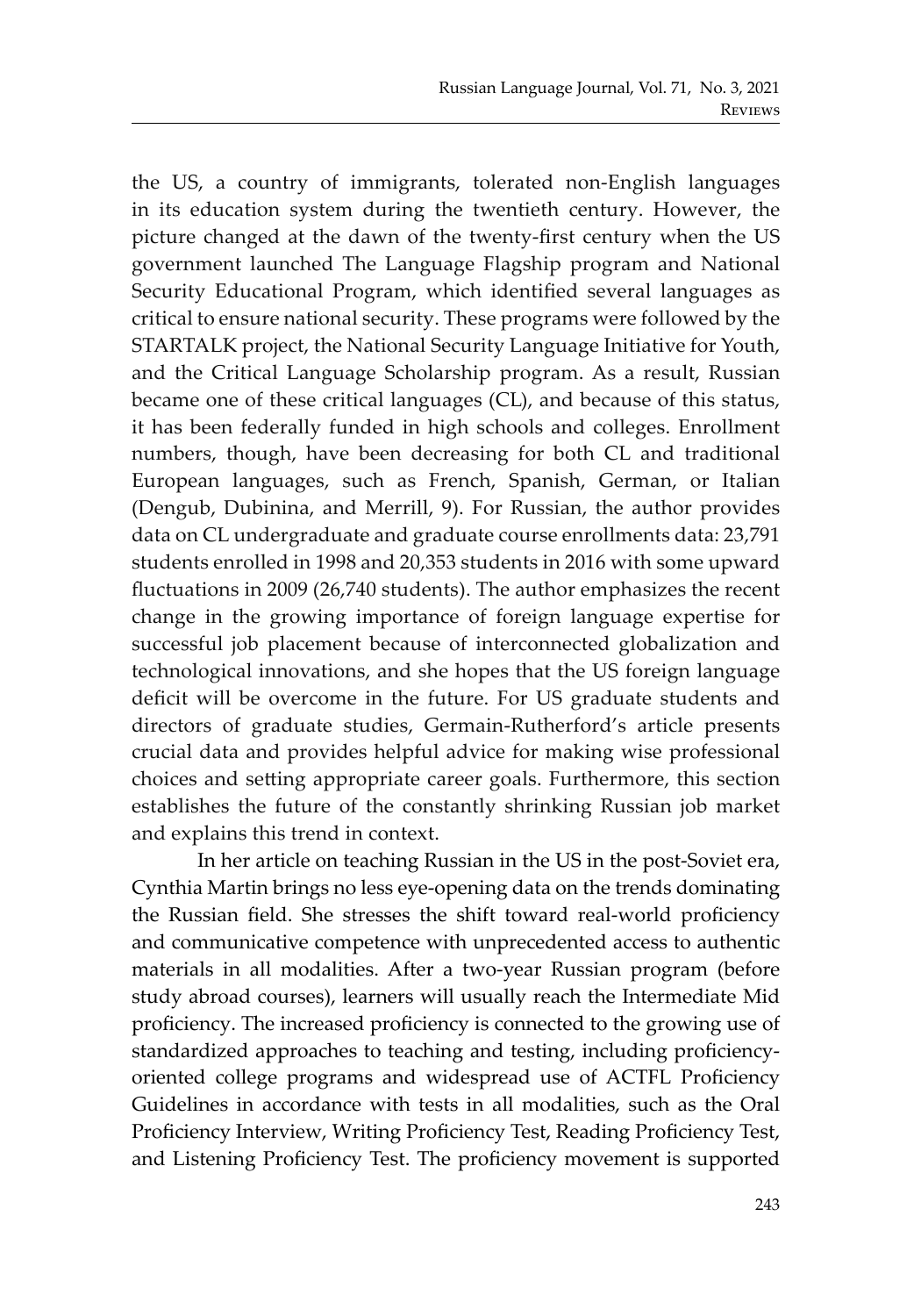by trends in independent learning, the technology revolution in teaching languages, and broad access to study abroad programs, independent programs as well as those funded by the US government. However, this proficiency-driven trend parallels a decreasing number of enrollments, degrees awarded, and faculty positions. Enrollments in Russian at twoand four-year institutions demonstrate a twofold decrease: 44,476 students enrolled in 1990 versus 21,962 students in 2013. Data on undergraduate programs in Russian language and literature display the same declining trajectory: 612 students enrolled in 1992–93 versus 371 students in 2013– 14. Russian faculty positions posted on the Modern Language Association website are shrinking at the same swift rate. The faculty composition demonstrates an increase in US-based teachers with Russian as a native language after the fall of the Soviet Union, a population that entered the competition in this job market.

In their article, Angelika Kraemer, Jason Merrill, and David Prestel draw a typical portrait of a US college Russian program (usually four years of instruction) as small and particularly vulnerable in the situation of decreasing enrollments in all humanities in the US. The authors depict the ways in which colleges are taking steps to deal with these situations. In particular, Russian programs have become more innovative in teaching and technology, advertising the benefits of learning Russian for professional use through collaboration with other departments focusing on global competence. The authors suggest being more proactive and collaborative in the face of decreasing enrollments, sharing best practices for promoting Russian programs for students as well as for faculty and university managers. These practices include an increase in professional development, outreach programs, and curriculum development.

Cori Anderson, Julia Mikhailova, and Anna Tumarkin deal with problems connected to the widespread Intermediate level proficiency of bachelor of arts graduates who enter a US graduate program and must serve as teaching assistants providing level-appropriate teaching input. The authors investigate the causes of underprepared nonnative Slavic graduate students as well as the implications for job market competition for which announcements use vague "near-native proficiency" descriptions. The authors suggest the minimum requirement for oral proficiency should be of Intermediate High to fulfill all ACTFL standards so that graduate-level students can provide meaningful and comprehensive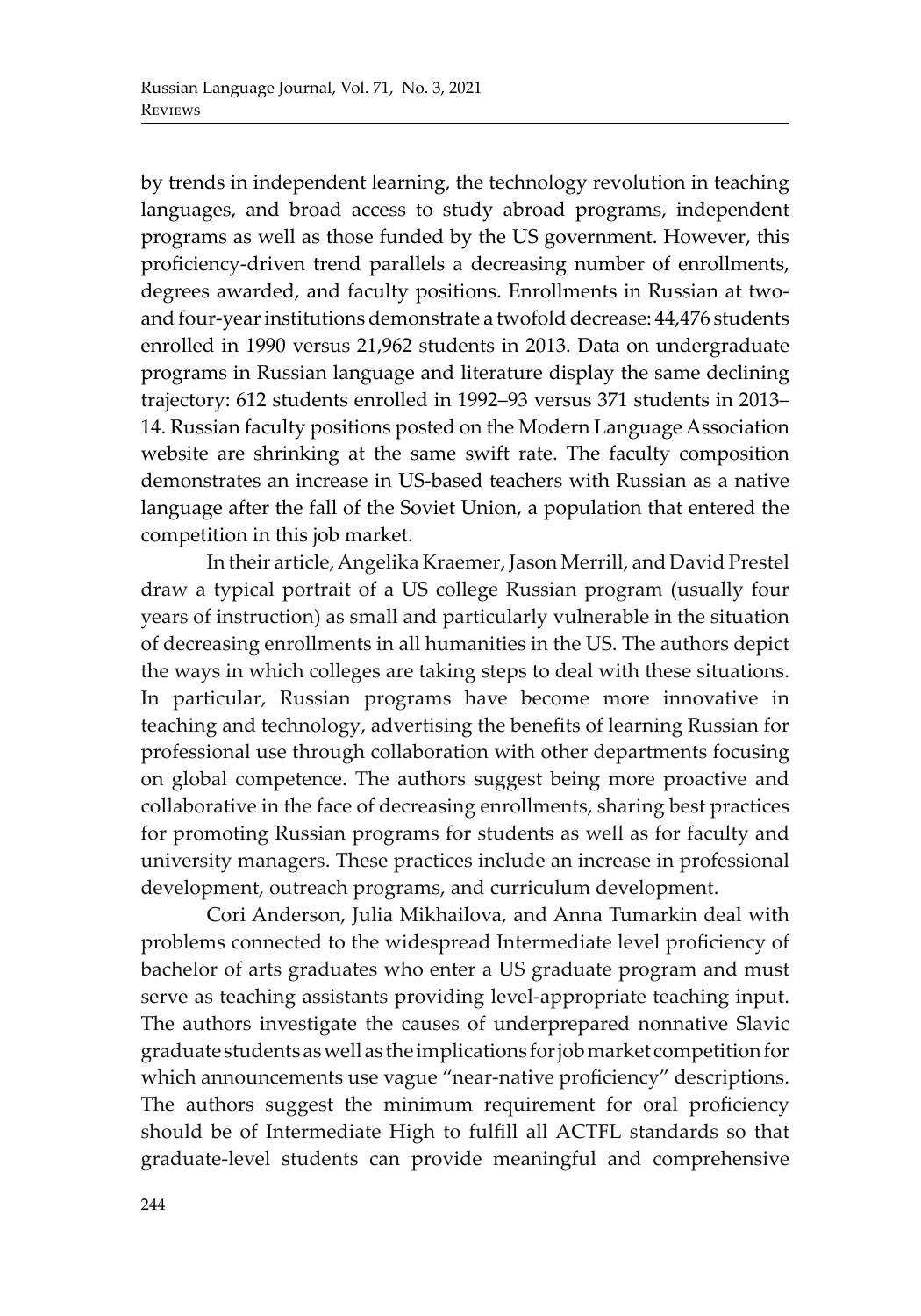teaching inputs through a communicative approach. However, the typical US undergraduate program is constructed in such a way that it does not offer enough opportunities to develop this level of proficiency because of limited contact hours (three to five hours per week). Through a case study from University of Wisconsin-Madison's Department of German, Nordic, and Slavic Languages and Literature, the authors propose several solutions to increase proficiency levels: include rigorous competency exams in the curricula, hold individual postexam meetings with the language program director to discuss deficiencies and develop an individual study program, and develop summer or yearlong study abroad programs or intensive summer programs in the US, funded by the Foreign Language and Area Studies program or from other sources. The authors suggest paying more attention to language and pedagogical training because they are essential to building a strong curriculum vitae for a highly competitive job market.

Opening part two is Thomas Garza's article on the fourth edition of the World-Readiness Standards for Learning Languages in teaching and studying Russian. He provides a brief history of their standards and structure and asks for more accountability and assessment from professional organizations, the job market, K-12 and postsecondary educators, and federally funded language programs. The author also shares the impact the standards have made on learners and educators, emphasizing that the next step is for learners to reach proficiency levels of Advanced or higher in order to answer market demands. Dianna Murphy, Narek Sahakyan, and Sally Sieloff Magnan continue to discuss the World-Readiness Standards but at the postsecondary level. The authors present their large-scale, mixed-methods study that investigated the relevance of the Standards for K-12-16 education. The study is based on two research questions: "'Do the students' goals correspond to the Standards' goals?' Second, 'How are the Five Cs [Communication, Cultures, Connections, Comparisons, Communities] of the Standards represented in a hierarchy of students' goals?'" (Dengub, Dubinina, and Merrill, 125). The answer to the second question is of particular importance for teachers of Russian who create Russian language course syllabi because the answer highlights that students' priority is Communities followed by Communication.

Part three, on approaches to teaching Russian, opens with Betty Lou Leaver and Christine Campbell's article promoting the transformative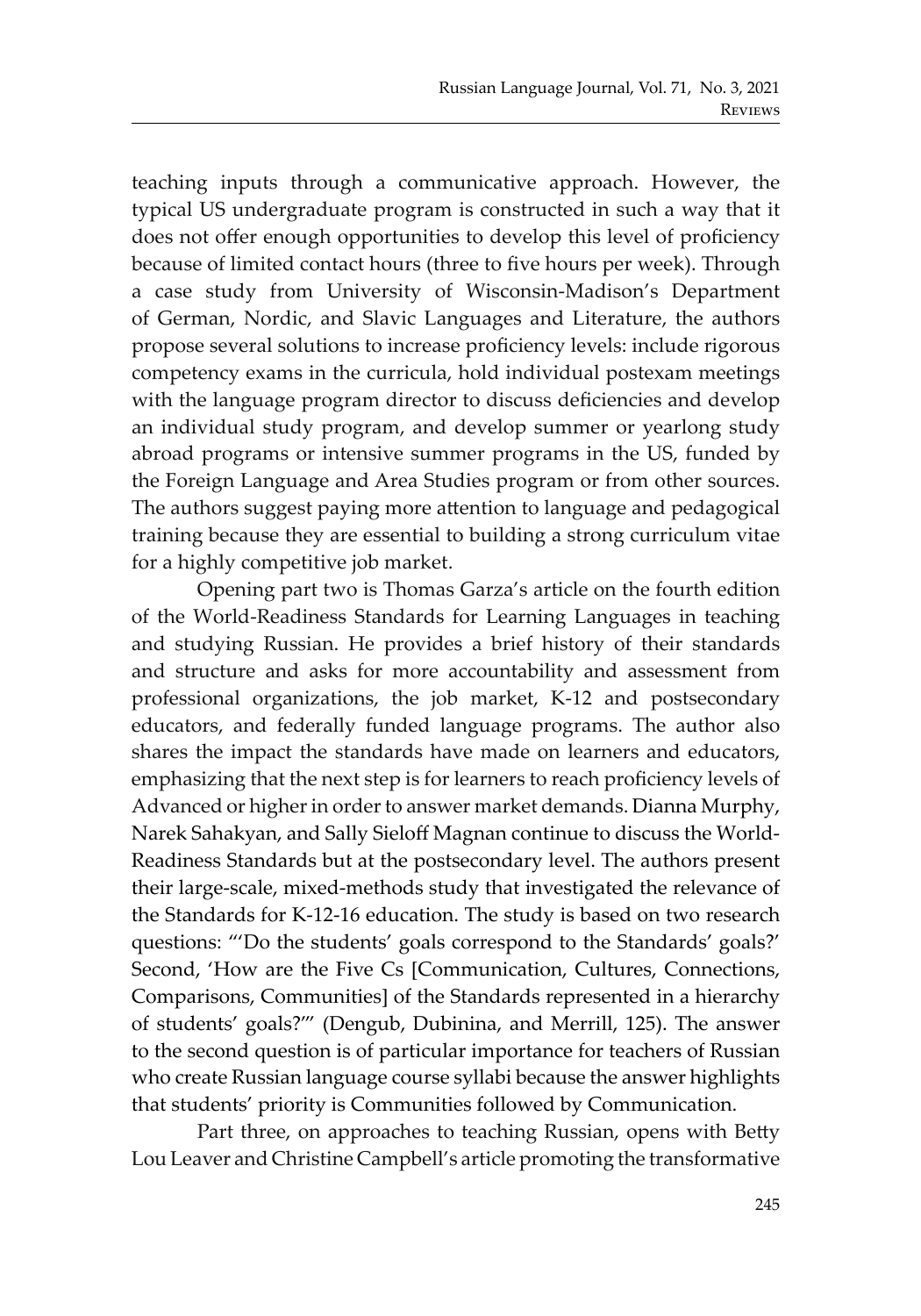language learning and teaching (TLLT) approach. The authors recommend it as the next step following communication language teaching. Focusing on learners' autonomy and personal transformation, TLLT emphasizes the crucial role of an autonomous and responsible learner in mastering language to near native level of proficiency that has been in demand from US government agencies for years. The authors highlight the change in the teacher's role in learning, from instructing to facilitating and creating an immersive environment. They also share Defense Language Institute Foreign Language Center experience in implementing this type of instruction in Basic, Post-Basic, and Defense Threat Reduction Agency intensive courses in Russian.

William Comer continues the discussion on the changes in approaching Russian teaching. He describes contemporary secondlanguage acquisition models of grammar instruction implemented in US educational institutions, bringing the best examples from the textbook *Mezhdu nami* by Lynne DeBenedette, William J. Comer, and Alla Smyslova. Focusing on the beginning level of proficiency, he describes implementing six principles of form-meaning mapping connections in the textbook: (1) lexical level, "where learners map the words or phrases to a basic semantic meaning" (Dengub, Dubinina, and Merrill, 166), (2) grammar level, in which learners pay attention to inflectional morphology, (3) phonological level (intonation is connected to the question type), (4) functional level, on which learners "map the sentence type to the idea of making an inquiry about an object," (Dengub, Dubinina, and Merrill, 166) (5) sociolinguistic level, and (6) contextual level, in which learners work to connect the sentence to a situation. Dealing with grammar teaching, the author relies heavily on input theory and insists that grammar should not be the primary focus for beginning learners but must be integrated into building the reading, listening, writing, and speaking skills. He also proposes to pair grammar instruction with authentic materials for higher levels in the framework of content-based instruction.

Lynne DeBenedette continues this section with a description of her approach to teaching a third-year Russian, language-driven but not completely content-based course that aimed at helping learners achieve Advanced proficiency. The author shares the structure of her course and discusses the arguments and guiding principles of what she has included in her materials and why. Since this course is based on *Hipsters* (2011) by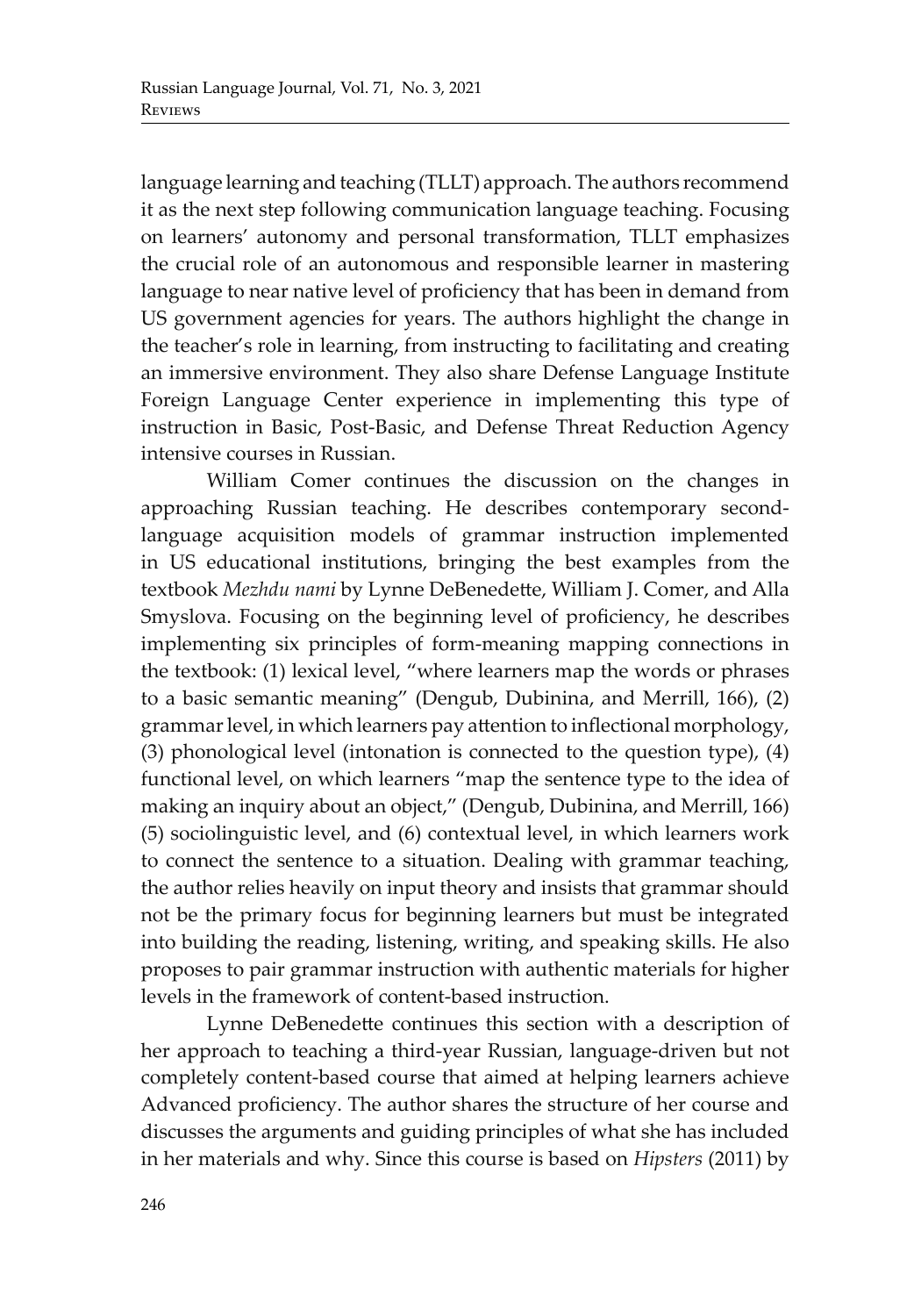Valerii Todorovskii, the author also describes how to deal with a film as a text for a language class focusing on language and culture and accompany the film with appropriate readings.

Benjamin Jens, Collen Lucey, and Benjamin Rifkin share their experience in constructing an advanced level course based on oral history and implementing it into the Russian language curriculum, in accordance with all the rules and regulations on projects involving human subjects. The oral history project connects the World-Readiness Standards with a research-driven course, step by step. The authors provide guidance on helping students to develop initial and follow-up questions, analyze the data, and understand the responses. They also offer students' responses and evaluations of the oral history courses. This article is an invaluable resource and an excellent starting point in creating a content-based course in the Advanced-Superior level that connects culture and language through the personal experience of a learner.

The section's closing article deals with perhaps the most popular and well-loved part of any language class: songs and singing. Karen Evens-Romaine, Stuart H. Goldberg, Susan Kresin, and Vicki Galloway deal with this topic, masterfully bringing up all the existent scholarship on songs in language learning to offer models and materials for every level of proficiency, including mixed-level and heritage classrooms. In addition, they provide data that supports the benefits of using songs in learning a foreign language. The spotlight of the article is Georgia Tech's Critical Languages Song Project (https://clsp.gatech.edu/clsp19/), designed for upper-level courses and Advanced proficiency. For this reason, the antithetic songs are arranged to increase students' time on task and to draw their attention to linguistic as well as cultural details.

In part four, Olga Kagan and Anna Kudyma offer their framework for developing textbooks of Russian as a foreign language as well as for textbooks for heritage speakers, combining a theoretical agenda with practical experience gained in the classroom. This article could be seen as a behind-the-curtain view of one of the most popular second-year Russian textbooks, *V Puti*. The authors describe how they implement backward design and aim at a proficiency level first. They explain how they approached the selection of vocabulary and grammar-focused activities and how they chose cultural context, based on nonauthentic and authentic texts for reading and listening activities. The authors emphasize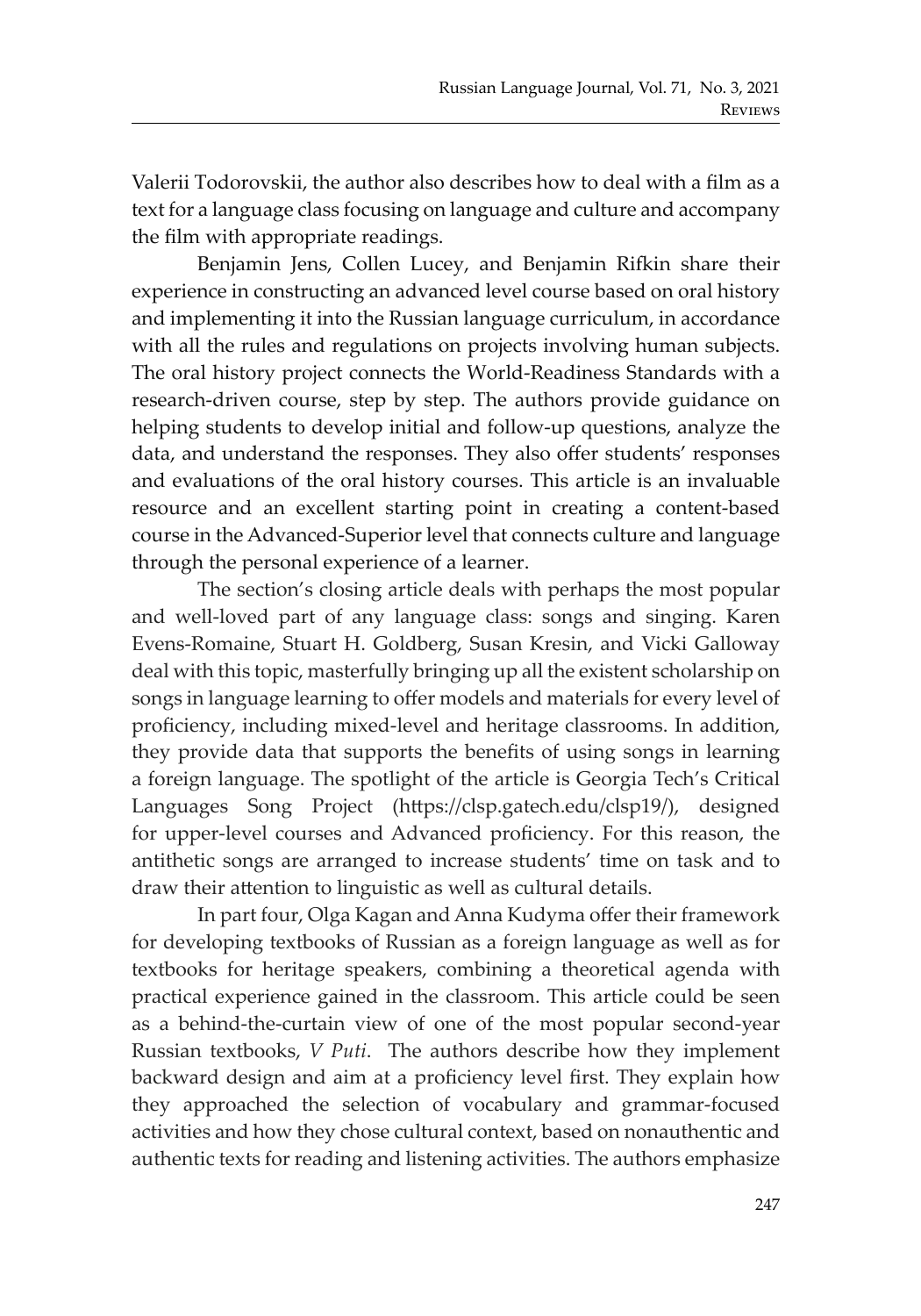the importance of developing all modes of communication for learning experiences: real-life situations (task-based scenarios and role-play) for interpersonal communication combined with interpretative reading and listening as well as presentational writing or speaking. For heritage speakers, they offer to move from aural proficiency to literacy, from speaking to writing, and from a colloquial, home-based language register to a more formal and academic one. The article could be recommended for all professors who construct proficiency-based courses at any level, since it provides a conceptual starting point for creating such a course for a college-level Russian program.

Continuing the discussion of materials used for teaching Russian, Rachel Stauffer addresses the issue of diversity in Russian language textbooks. She suggests that most US-published textbooks do not reflect the identity of US-based Russian language learners because of their concentration on mainstream whiteness and privileged middle- and upper-class personalities. She advocates for a diverse representation of nondominant groups of learners to help them in their Russian learning. The author provides an analysis of *Beginner's Russian* (2010) by A. Kudyma, F. J. Miller, and Olga Kagan; *Golosa* (2012), Book 1 and 2, by Robin, K. Evans-Romain, and G. Shatalina; *Live from Russia!* (2008) by M. Lekic, D. Davidson, and K. Gor; *Mezhdu nami* (2015) by L. DeBenedette, W. Comer, A. Smyslova, and J. Perkins; and *Troika* (2012) by M. Nummikoski. The author indicates that "the textbooks provide little to no representation of disability, non-heteronormativity, and nontraditional families in their imagery, vocabulary lists, and texts. Non-socially-dominant races and ethnicities are represented in the images and texts of all the books, although such representation is not equal to those of socially dominant categories" (Dengub, Dubinina, and Merrill, 288). The author suggests several ways to include races that are not socially dominant as well as ethnicity and diversity. One suggestion involves looking at other USpublished foreign language textbooks, such as those for Spanish. The author provides a glossary of inclusive terms for introductory Russian textbooks.

The final article in this section emphasizes the importance of the Russian language corpus in language pedagogy. Olyesya Kisselev and Edie Furniss offer an approach to teaching Russian using Russian corpus linguistics to focus on authentic data combined with technology.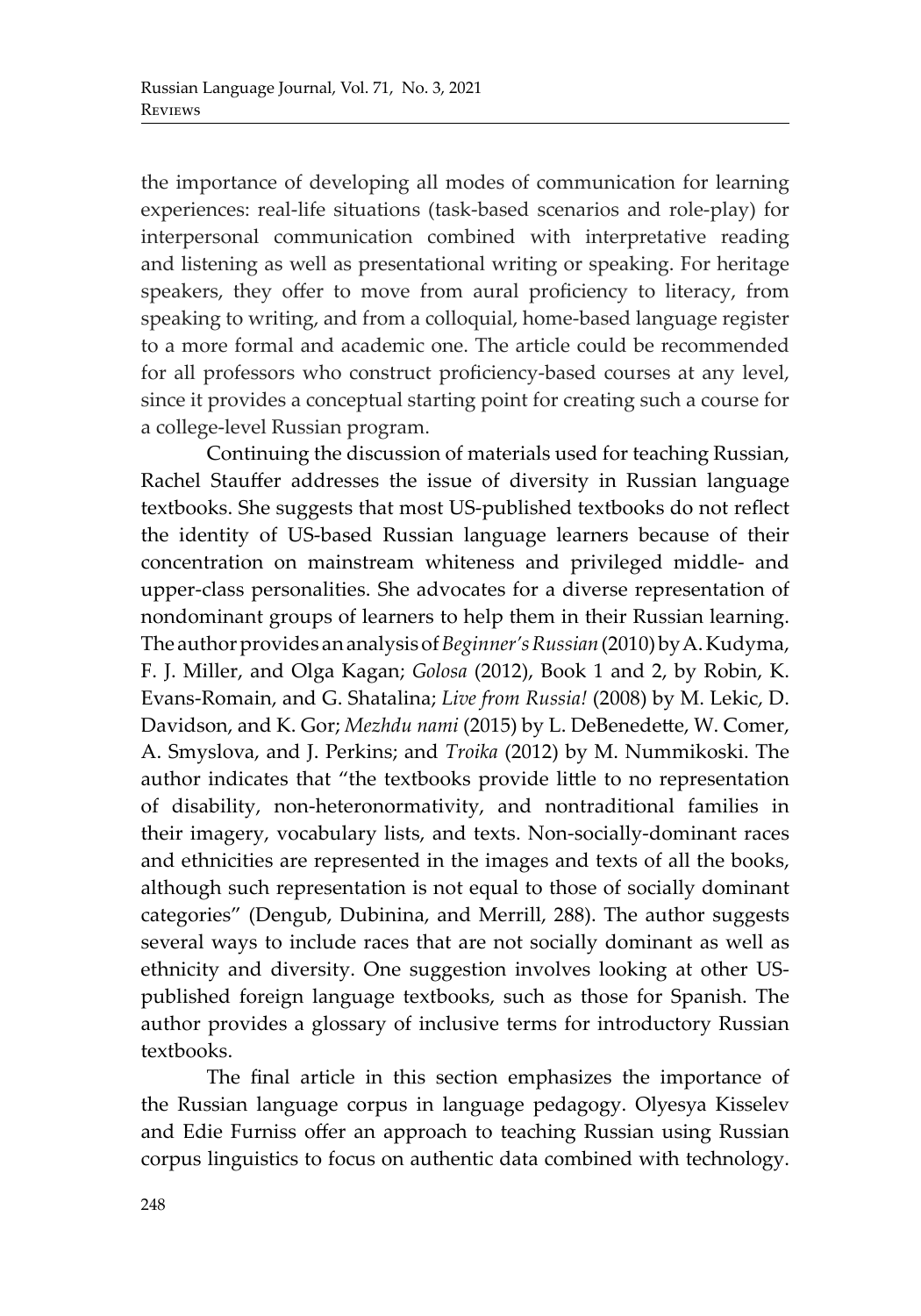The authors briefly describe how to apply basic corpus methodologies in teaching Russian as a foreign language and provide a survey of recourses and examples that could be implemented in a Russian course using inductive learning. Such an approach, they argue, helps learners to create more native-like texts.

Part five on the teaching of culture opens with Ekaterina Nemtchinova's article on intercultural competence as one of the primary goals in a Russian language classroom. The author brings a theoretical framework to discuss and develop intercultural competence in the classroom, including methods of assessment. She describes communication between Russian and US learners via the internet as one of the main ways to develop this skill. The project, called keypal exchange, aims to find differences and similarities through real-time communication, reflective writing in blogs, and individual presentations that connect American and Russian cultures. Other activities include teaching culture through activities based on proverbs and other sayings, inviting guest speakers, viewing paintings, and participating in scenario-based activities. The author also highlights that a significant outcome for learners is also the increased self-reflection on their own culture.

The final section, part six, is dedicated to teaching with technology. This topic has increased in importance since 2020 because of the COVID-19 pandemic and subsequent shift to remote learning. In their article, Shannon Spasova and Kristen Welsh answer the question that many colleges and universities face in Russian language courses: how can the course keep the same level of proficiency while reducing contact hours from five or six hours to three per week. The authors present their experiences in creating a blended student-centered environment for beginner and intermediate Russian courses in Michigan State University and in Hobart and Williams Smith Colleges. The authors present the structure and scheduling and discuss the benefits of blended learning and teaching with technology.

Stepping aside from writing as a grammar- and vocabularyoriented assessment tool, Cori Anderson and Irina Walsh share their experience building proficiency-driven, student-centered writing assignments on Russian culture. These assignments help students become independent Russian writers by introducing them step-by-step to internet-based research, self- and peer-editing, blogging, and wiki